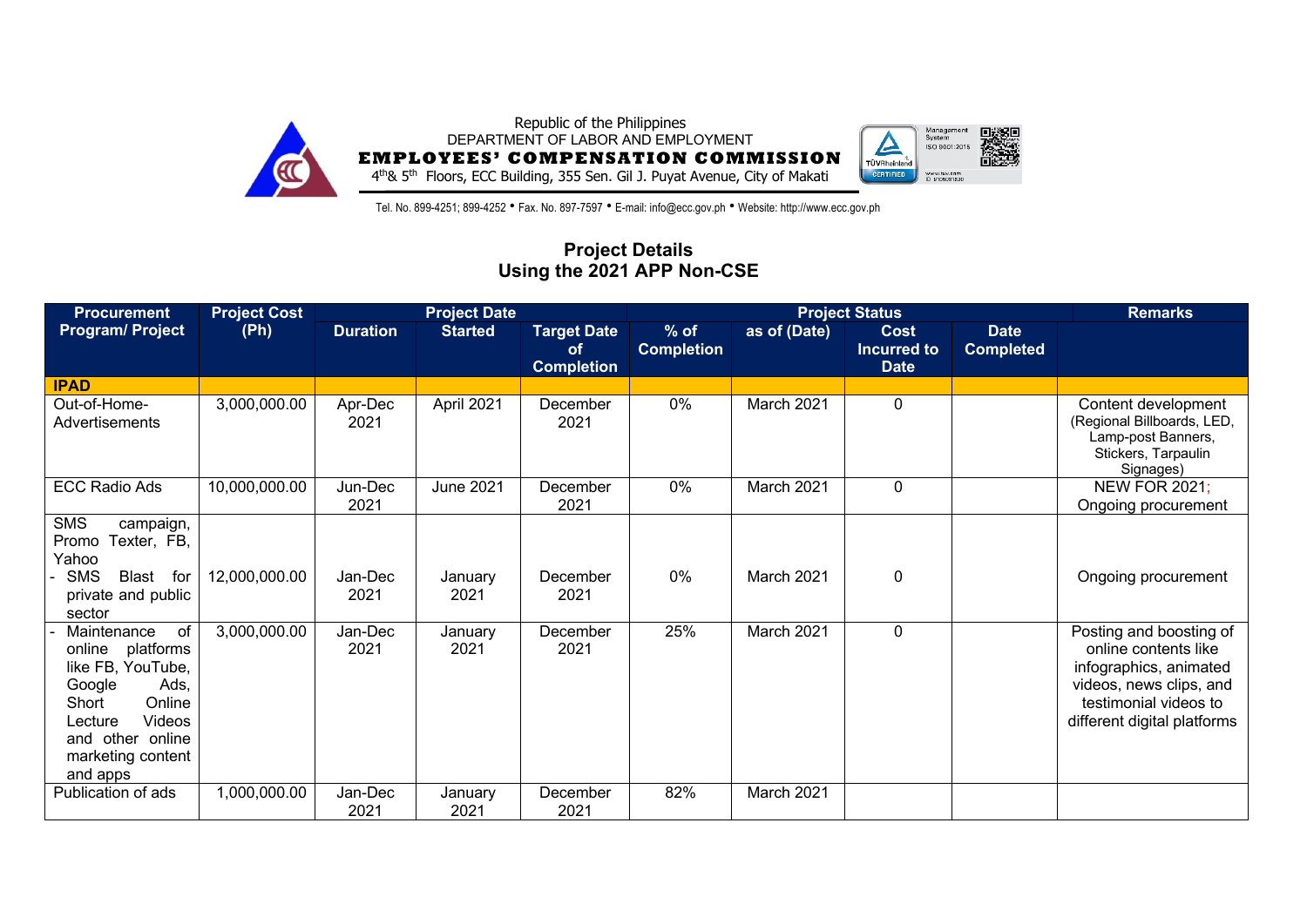| <b>Procurement</b>                                                                                                                             | <b>Project Cost</b> |                 | <b>Project Date</b> |                                               |                             | <b>Remarks</b>                                                                           |                                                  |                                 |                                                                                                                                                              |
|------------------------------------------------------------------------------------------------------------------------------------------------|---------------------|-----------------|---------------------|-----------------------------------------------|-----------------------------|------------------------------------------------------------------------------------------|--------------------------------------------------|---------------------------------|--------------------------------------------------------------------------------------------------------------------------------------------------------------|
| <b>Program/ Project</b>                                                                                                                        | (Ph)                | <b>Duration</b> | <b>Started</b>      | <b>Target Date</b><br>of<br><b>Completion</b> | $%$ of<br><b>Completion</b> | as of (Date)                                                                             | <b>Cost</b><br><b>Incurred to</b><br><b>Date</b> | <b>Date</b><br><b>Completed</b> |                                                                                                                                                              |
| Digital media                                                                                                                                  | 3,000,000.00        | Jan-Dec<br>2021 | January<br>2021     | December<br>2021                              | 25%                         | March 2021                                                                               | 0                                                |                                 | Posting and boosting of<br>online contents like<br>infographics, animated<br>videos, news clips, and<br>testimonial videos to<br>different digital platforms |
| Information booth                                                                                                                              | 100,000.00          | Jan-Dec<br>2021 | January<br>2021     | December<br>2021                              | 0%                          | March 2021                                                                               | 0                                                |                                 |                                                                                                                                                              |
| Conduct<br>of<br><b>Advocacy Seminars</b><br>Travel/video<br>document                                                                          | 1,000,000.00        | Jan-Dec<br>2021 | January<br>2021     | December<br>2021                              | 27.6%                       | March 2021                                                                               |                                                  |                                 | Conduct of ECP<br>webinars nationwide                                                                                                                        |
| <b>PPSMD</b>                                                                                                                                   |                     |                 |                     |                                               |                             |                                                                                          |                                                  |                                 |                                                                                                                                                              |
| 3rd Party Survey -<br><b>GCG</b> requirement                                                                                                   | 500,000.00          | Jan-Dec<br>2021 | Jan 2021            | EO of $4th$ Q<br>2021                         | $0\%$                       | $1st Q 2021 -$<br><b>TOR draft</b><br>completed                                          | 0                                                |                                 | $2nd$ Q 2021 - TOR for<br>approval of ECC &<br><b>OSHC</b><br>$3rd$ – Procurement<br>Process<br>$4^{th}$ Q 2021 -<br>Implementation of the<br>Study          |
| Computers, printer,<br>cabling installation<br>(This is Repairs and<br>Maintenance,<br>$\mathsf{I}\mathsf{T}$<br>Equipment<br>and<br>Software) | 600,000.00          | Jan 2021        | Jan 2021            | Dec 2021                                      | $0\%$                       | Procurement<br>of<br>replacement /<br>spare parts<br>and memory<br>upgrade is<br>ongoing | 0                                                |                                 | 2 Power Supply<br>8 Fan Assembly<br>3<br>Controller<br>Cache<br>Memory<br>47 Memory Modules<br>4 Desktop Monitor<br>1 yr SSL Certificates<br>1 Power Adapter |
| <b>ADMIN</b>                                                                                                                                   |                     |                 |                     |                                               |                             |                                                                                          |                                                  |                                 |                                                                                                                                                              |
| Local - Training                                                                                                                               | 734,800.00          |                 |                     |                                               |                             | FOR UPDATING                                                                             |                                                  |                                 |                                                                                                                                                              |
| <b>External Training</b>                                                                                                                       | 1,270,000.00        |                 |                     |                                               |                             |                                                                                          |                                                  |                                 |                                                                                                                                                              |
| Service<br>Public<br>Values in Times<br>of Adversities                                                                                         | 2,800.00            | 6 days          | February 2,<br>2021 | February 18,<br>2021                          | 100%                        | February 2,<br>2021                                                                      | 2,800.00                                         | February 18,<br>2021            |                                                                                                                                                              |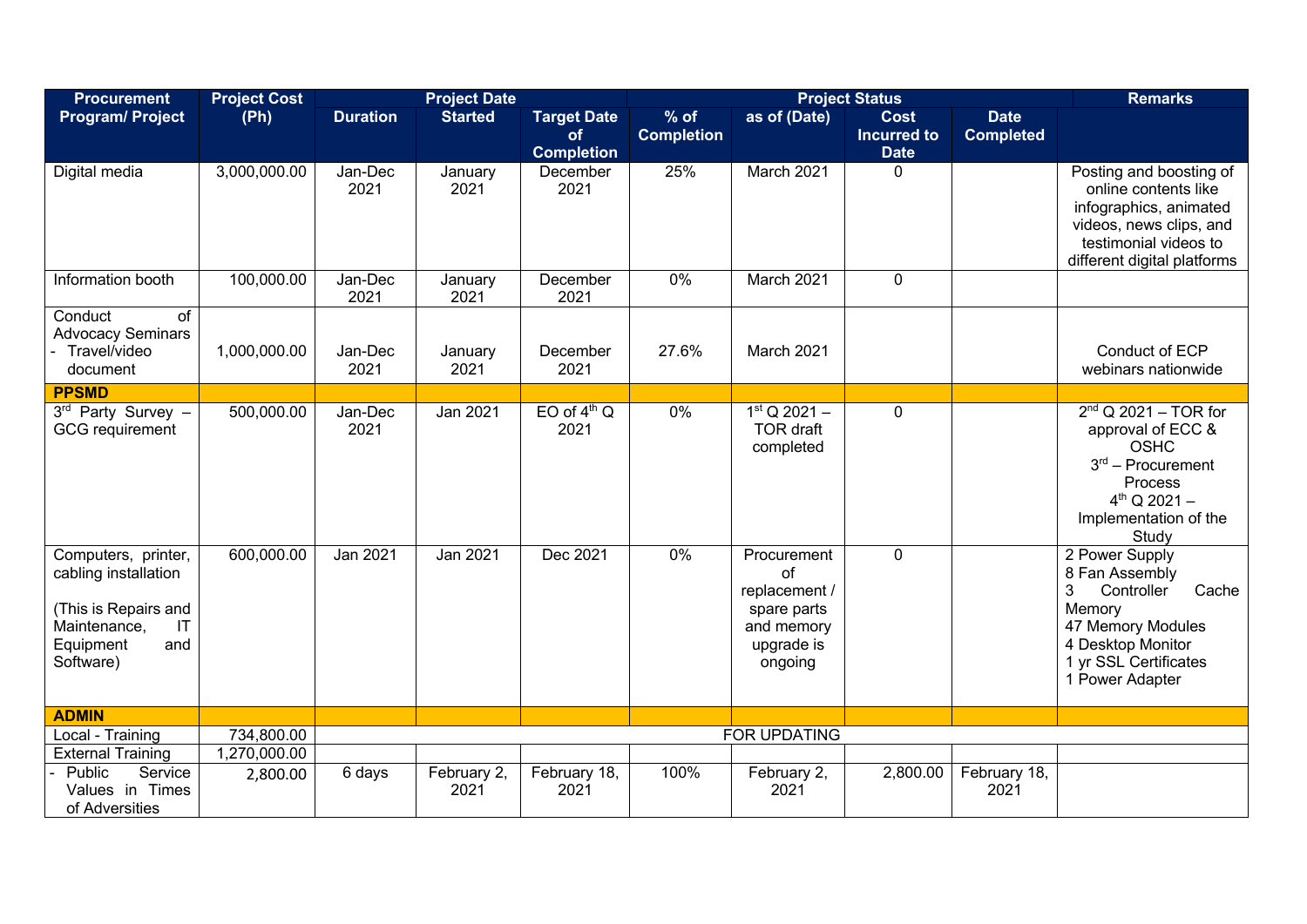| <b>Procurement</b>                                                                                        | <b>Project Cost</b> |                 | <b>Project Date</b>     |                                               |                             | <b>Remarks</b>           |                                                  |                                 |  |
|-----------------------------------------------------------------------------------------------------------|---------------------|-----------------|-------------------------|-----------------------------------------------|-----------------------------|--------------------------|--------------------------------------------------|---------------------------------|--|
| <b>Program/ Project</b>                                                                                   | (Ph)                | <b>Duration</b> | <b>Started</b>          | <b>Target Date</b><br>of<br><b>Completion</b> | $%$ of<br><b>Completion</b> | as of (Date)             | <b>Cost</b><br><b>Incurred to</b><br><b>Date</b> | <b>Date</b><br><b>Completed</b> |  |
| QMS<br>Auditing<br><b>ISO</b><br>9001:2015<br>2018<br>and<br>Modules 1 and 2                              | 11,200.00           | 2 days          | March 23-<br>2021       | March 24,<br>2021                             | 100%                        | March 23-<br>2021        | 11,200.00                                        | March 24,<br>2021               |  |
| Online<br>Training<br><b>News</b><br>and<br>on<br><b>Feature Writing</b>                                  | 78,000.00           | 2 days          | February 5,<br>2021     | February 12,<br>2021                          | 100%                        | February 5,<br>2021      | 78,000.00                                        | February 12,<br>2021            |  |
| Training<br>on<br>and<br>Designing<br>Delivering Online<br>Courses                                        | 25,200.00           | 2 days          | February<br>22-23, 2021 | February 22-<br>23, 2021                      | 100%                        | February 22-<br>23, 2021 | 25,200.00                                        | February<br>22-23, 2021         |  |
| Webinar<br>on<br>Content<br>Creating<br><b>Building</b><br>and<br>Connections                             | 5,040.00            | 2 days          | March 15-<br>16, 2021   | March 15-16,<br>2021                          | 100%                        | March 15-16,<br>2021     | 5,040.00                                         | March 15-<br>16, 2021           |  |
| Training<br>on<br>Introduction<br>to<br><b>Legal Writing</b>                                              | 4,368.00            |                 | February 13,<br>2021    | February 13,<br>2021                          | 100%                        | February 13,<br>2021     | 4,368.00                                         | February 13,<br>2021            |  |
| Control<br>Internal<br>System for Supply<br>and Property Mgt<br>(Appraisal<br>&<br>Disposal)              | 3,750.00            |                 | March 29-<br>31, 2021   | March 29-31,<br>2021                          | 100%                        | March 29-31,<br>2021     | 3,750.00                                         | March 29-<br>31, 2021           |  |
| Recruitment,<br>Selection<br>and<br>Placement<br>for<br>PRIME-HRM<br>Level 2                              | 5,000.00            |                 | March 15,<br>2021       | March 29,<br>2021                             | 100%                        | March 15,<br>2021        | 5,000.00                                         | March 29,<br>2021               |  |
| In-house Training                                                                                         | 1,5997,560.00       |                 |                         |                                               |                             |                          |                                                  |                                 |  |
| <b>Basic Social Work</b><br>Methodologies in<br>and<br>Planning<br>Implementing<br>Livelihood<br>Programs | 11,000.00           | 1 day           | March 26,<br>2021       | March 26,<br>2021                             | 100%                        | March 26,<br>2021        | 11,000.00                                        | March 26,<br>2021               |  |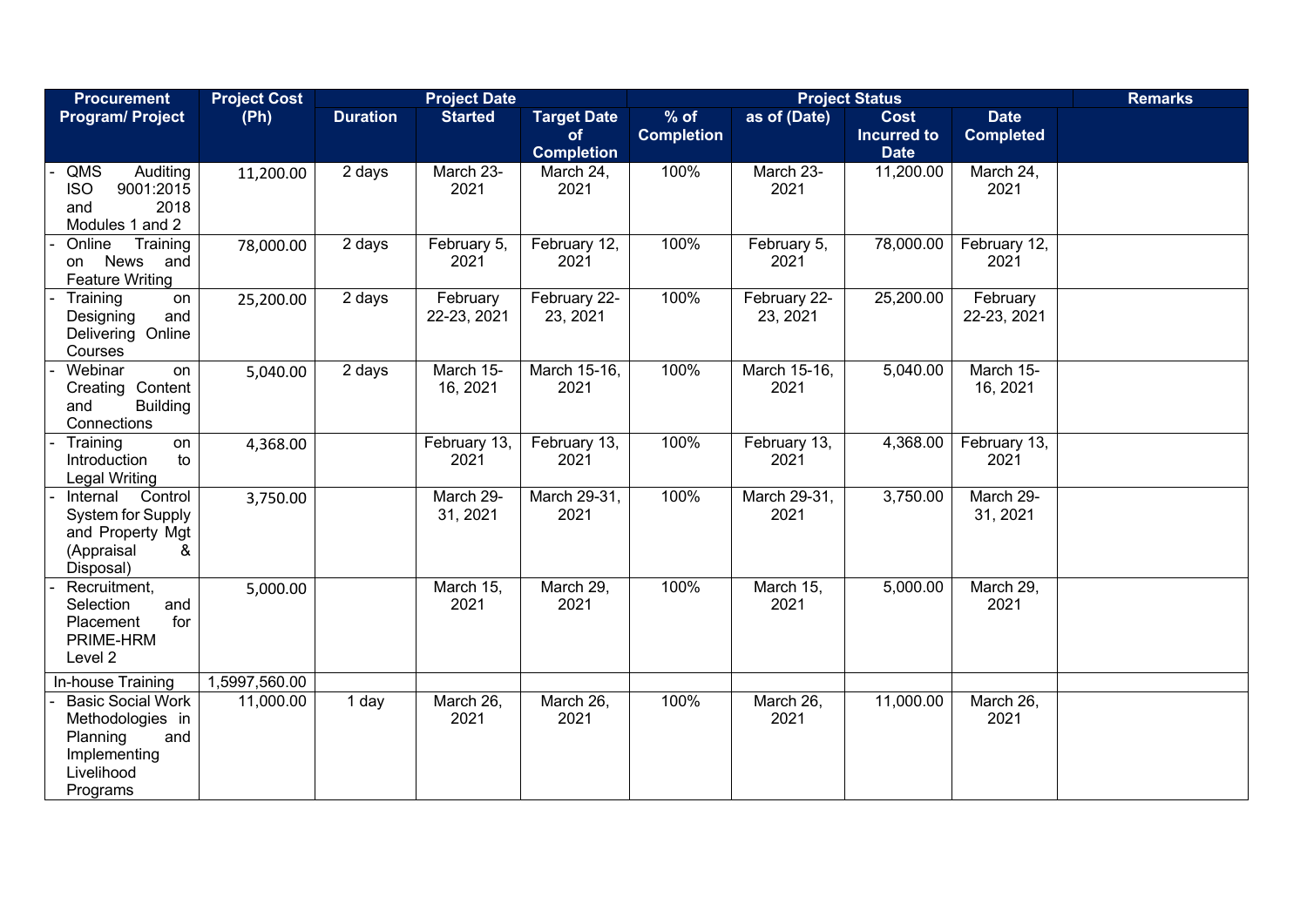| <b>Procurement</b>                                                                                    | <b>Project Cost</b> | <b>Project Date</b><br><b>Project Status</b> |                      |                                               |                             |                     |                                                        |                                 | <b>Remarks</b>        |
|-------------------------------------------------------------------------------------------------------|---------------------|----------------------------------------------|----------------------|-----------------------------------------------|-----------------------------|---------------------|--------------------------------------------------------|---------------------------------|-----------------------|
| <b>Program/Project</b>                                                                                | (Ph)                | <b>Duration</b>                              | <b>Started</b>       | <b>Target Date</b><br>of<br><b>Completion</b> | $%$ of<br><b>Completion</b> | as of (Date)        | <b>Cost</b><br><b>Incurred to</b><br><b>Date</b>       | <b>Date</b><br><b>Completed</b> |                       |
| <b>GODP</b><br>Lecture<br>Seminar:<br><b>Disaster</b><br>Emergency<br>Preparedness by<br>Philvocs     | 81,040.00           | 4 hrs                                        | February 24,<br>2021 | February 24,<br>2021                          | 100%<br>complete            | April 12, 2021      | 24,225.00                                              | February 24,<br>2021            |                       |
| Fire<br>Preparedness by<br>Fire<br>Makati<br>Station<br>Token                                         |                     | 4 hrs                                        | March 18,<br>2021    | March 18,<br>2021                             | 100%<br>complete            | April 12, 2021      | 3,100.00<br>2,000.00                                   | March 18,<br>2021               |                       |
| &<br>Repairs<br>maintenance<br>of<br>Repainting<br><b>Building</b><br>interior/exterior &<br>basement | 2,000,000.00        |                                              |                      |                                               |                             | <b>FOR UPDATING</b> |                                                        |                                 |                       |
| Carpentry,<br>minor<br>painting,<br>repair                                                            | 250,000.00          | FOR UPDATING                                 |                      |                                               |                             |                     |                                                        |                                 |                       |
| Replacement<br>of<br>overhead<br>water<br>reservoir                                                   | 500,000.00          | FOR UPDATING                                 |                      |                                               |                             |                     |                                                        |                                 |                       |
| Marble<br>polishing/cleaning<br>of glass panel                                                        | 500,000.00          |                                              |                      |                                               |                             | <b>FOR UPDATING</b> |                                                        |                                 |                       |
| <b>ECC Anniversary</b>                                                                                | 2,354,800.00        | one day                                      | March 17,<br>2021    | March 17,<br>2021                             | 100%<br>complete            | April 12, 2021      | 1,490,000.00<br>170,000.00<br>830,000.00<br>150,000.00 | March 17,<br>2021               | Still for liquidation |